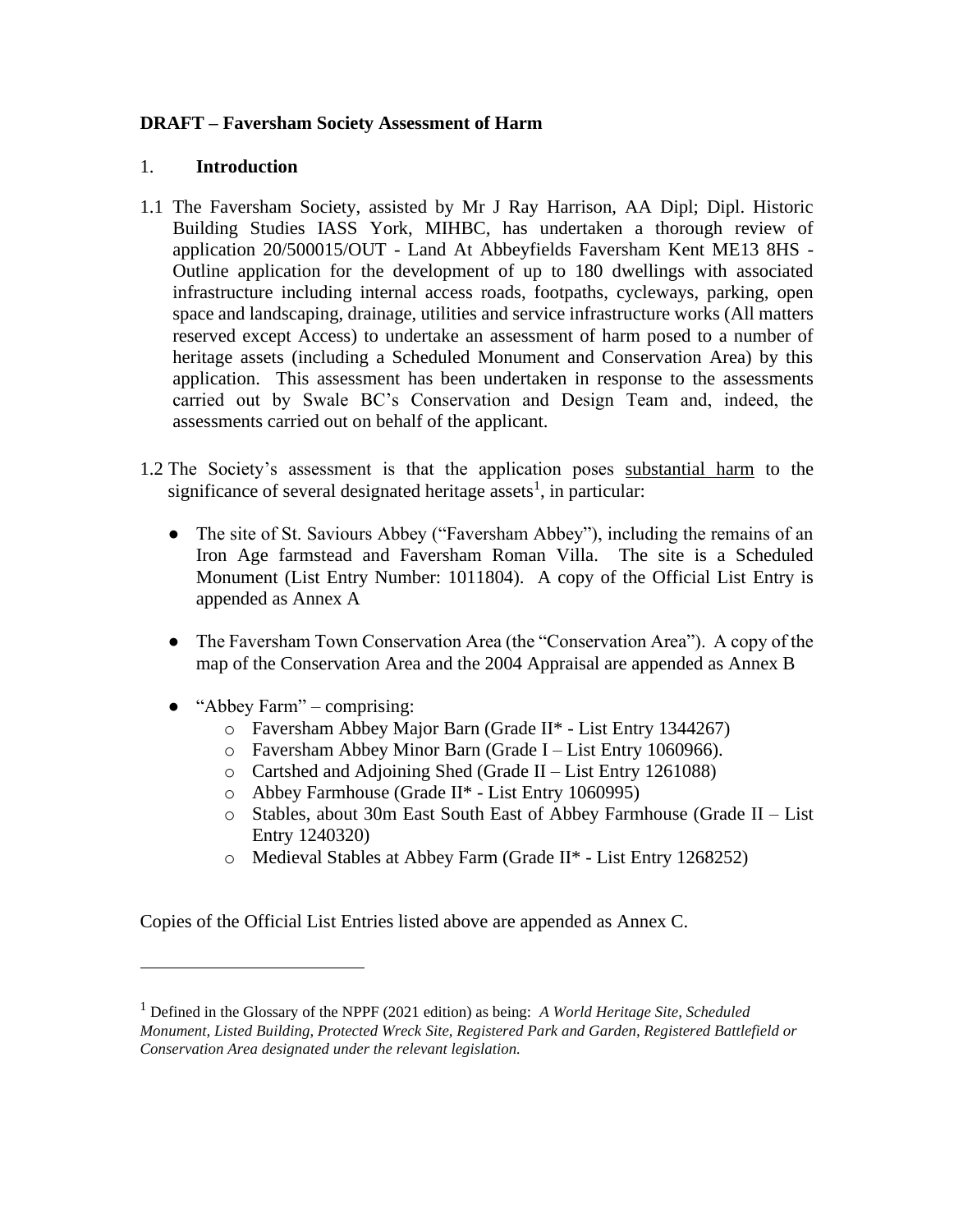- 1.3 The Conservation and Design Team, in their advice note of 27th February 2020 have listed a further number of listed buildings, situated further from the site. For this assessment, however, the Society has focused on the heritage assets listed above. This does not mean that the Society considers that the application poses no harm (or less than substantial harm) to those heritage assets.
- 1.4 In undertaking this assessment, the Society also passes comment on the chalk stream (Cooksditch) within the area, which is an important ecological feature within the locality of the site.

## **2. This Assessment**

- 2.1 Sets out relevant parts of the historical, archaeological, architectural and spatial history and assesses the character/significance of part of the north-east-side area of the Faversham Conservation Area from St Mary of Charity school in the south to Abbey Road/Abbey Farm in the north.
- 2.2 Examines the history of Abbey Fields, which is the agricultural east side setting of this part of the Conservation Area, its historical and spatial contribution to the character of the Conservation Area setting, and hence to the 'latter's character.
- 2.3 Considers the effect of residential development at Abbey Fields on the Conservation Area's surviving agricultural east-side setting and hence on the character of the Conservation Area.
- 2.4 Sets out the significance of the chalk streams in this area.

# **3. The Area Considered**

3.1 The area extends from St Mary of Charity School in the south, northwards to Abbey Farm. In the west, starting in the south west and moving north, it is bounded by part of Church Road, then the path from west of the Church past the Old Grammar School to Abbey Place, from there along the west edge of the Grammar School playing field to the line of Abbey Road leading east to Abbey Farm. Eastward the area extends to the roughly north-south running east-side Conservation Area boundary. All this forms the south part of a discrete north-eastern 'Character area' within the Conservation Area.

## **4. References**

- 4.1 Parts of the Statement are based on information in Swale's 2004 *Faversham Conservation Area Character Appraisal*, which includes valuable historical material and where this is made use of it is footnoted as: FCAA, 1.1, 1.2 etc.
- 4.2 Map references unless otherwise noted are to maps in the Appendix of Mr. Harrison's "*Abbey Farm Faversham, the topography of, and the survival of the evidence of monastic use within, the wider surroundings of the farmstead (Abbey Farm) from prior*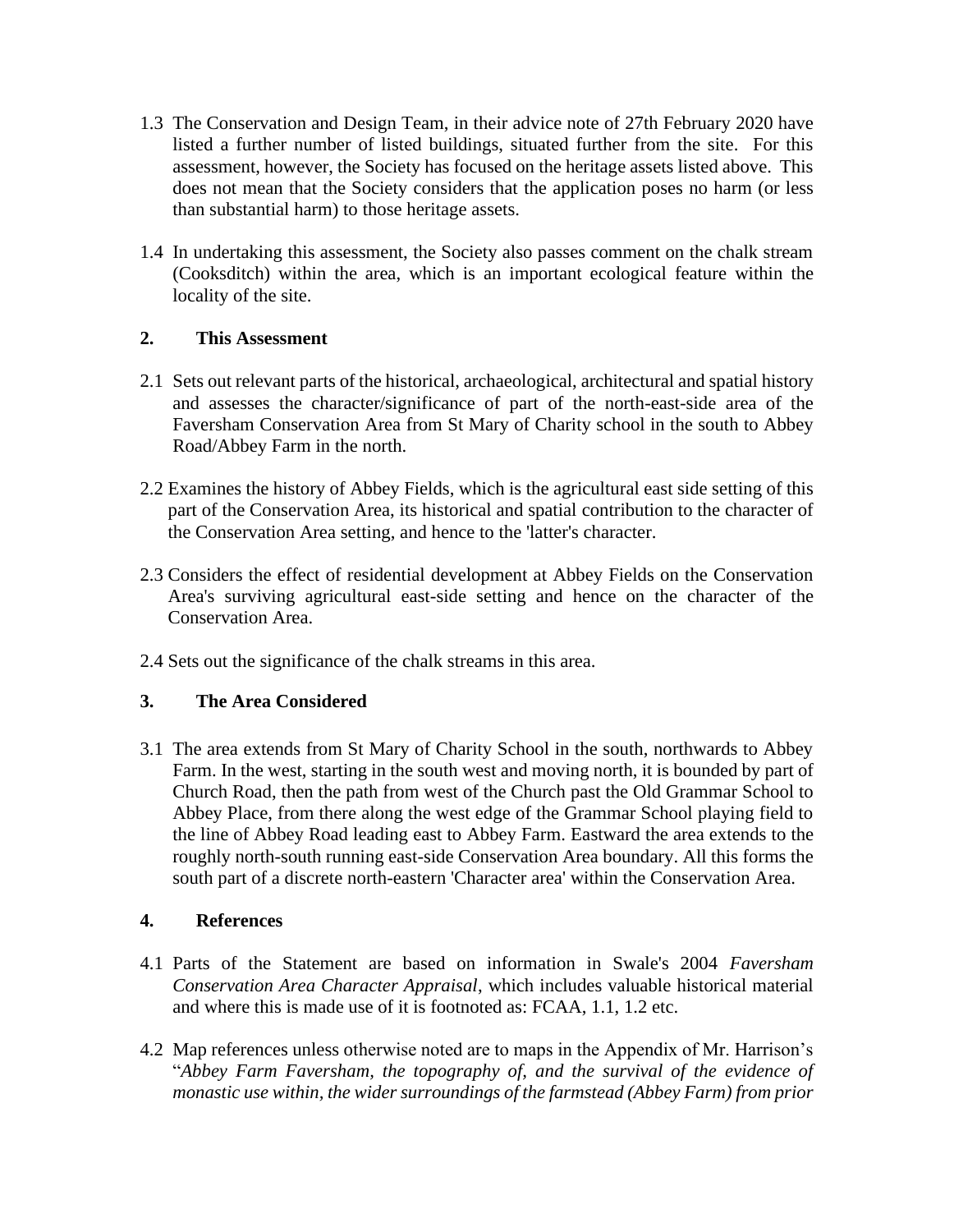*to the Reformation to c1900. February 2001*". A copy of this document, in its entirety, is annexed as Annex D. Thus individual dated maps referred to in the text are referenced AP 4 to AP 21.

### 5. **Historical Context**

5.1 In considering the significance of the heritage assets, it is important to consider the historical context of the area local to the site.

## *The earlier town and Abbey Street.*

- 5.2 The former Royal Abbey of St Saviours (FCAA 2.1-2.20) was founded in 1147 where the north end of a low north/south running ridge (on which the current town stands) runs down to meet the Swale marshes. This has been said to be well to the north of the site of the earlier, Saxon, town of Faversham which is thought to have been established south west of the current town centre around the four roads that meet at St Andrew's Cross<sup>2</sup>. Tanner Street is said to have been the site of its earlier medieval Guildhall with the 'Abbot's Prison' opposite. The centre of the town was at some time moved to around the current Market Place - by c1350 the monks had built Abbey Street (called the 'New Town') from the new Market Place/Court Street north along the ridge to the main Abbey gatehouse, the entrance to the Abbey outer Precinct. Abbey Street is thus an example of medieval town planning with new house plots, intended no doubt for 'townsmen' rather than agriculturalists, leased and or sold along its length.
- 5.3 The early  $17<sup>th</sup>$  century town map (AP3 see also AP14-15) is the first and earliest reliable map referred to here. It shows development along all the streets of the late medieval heart of the town. These remain the urban and residential heart of the Conservation Area today. It also shows some of these houses backing onto a large area of land east of Abbey Street and the town centre - i e the area under consideration here. The northern part of this area beyond the last houses and walls, is the Abbey Precinct site. On the early  $17<sup>th</sup>$  century map the monastic buildings within the Precinct are shown already reduced to almost nothing, but the main buildings of the Abbey's former farmstead, still known as Abbey Farm, survived then and still do. The buildings, sites etc and the historic town setting of this area, between St Mary of Charity School and Abbey Farm, are now considered.

## *Abbey Farm*

5.4 The Abbey's home farm is at the north end of Area towards the east side of the Conservation Area. It stands just north of the line of the now lost north wall of the Abbey precinct which probably dog-legged around it to exclude it. The Precinct itself is now a levelled school playing field and Scheduled Ancient Monument Site. The foundation trenches and chalk footings of the Abbey Church and ancillary monastic buildings as well as parts of an Iron Age settlement and Roman villa lie beneath its

<sup>2</sup> Wilkinson page 7, Wilkinson P *The Historical Development of the Port of Faversham 1580-1780*. BAR British Series 413 2006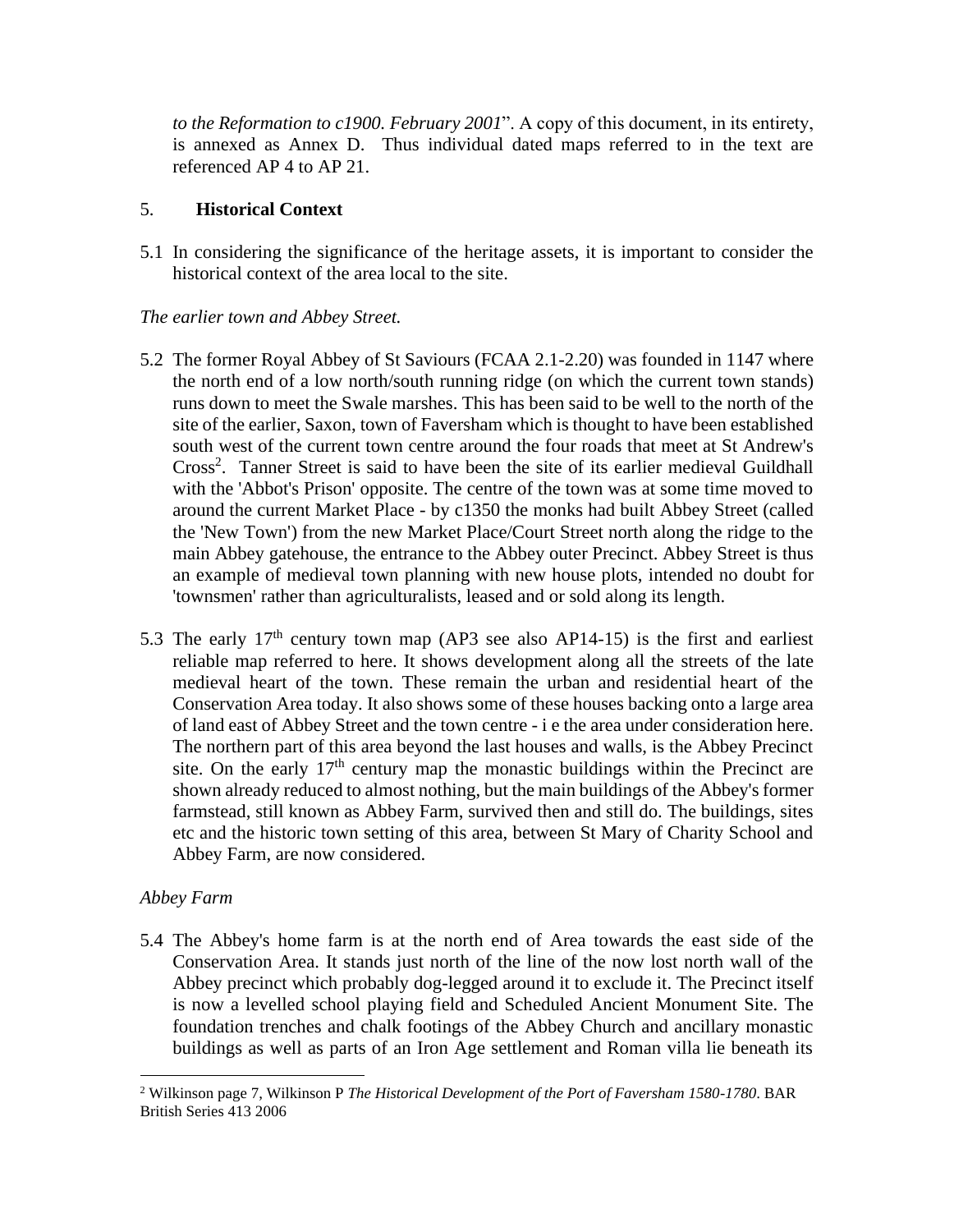surface.

- 5.5 The Abbey Farm building group and its access track retain their medieval form. The track runs east from the west end of Standard Road past Abbey Farm Farmhouse, through the farmstead and then on out into the fields to the east of the town. (Standard Road is immediately outside the former north wall of the Precinct.) The main farmyard abuts the south side of the farm track - again it retains its large-scale medieval plan. All this, including a tall yard area gateway and a few other buildings since lost, is shown in detail on the early  $17<sup>th</sup>$  century map.
- 5.6 Great timber framed late medieval barns flank two sides of the yard. The Minor barn, though truncated, is of one build throughout and is dendro-dated to the early part of the  $15<sup>th</sup>$  century with a last timber felling date of 1426. For this and for its consistently high standard of construction it is listed Grade I, meaning it is of "exceptional interest". There is no higher Grade of listing, with Historic England stating that only 2.5% of listing buildings are at Grade  $I^3$ , making it of national significance. The larger, 'Minor', barn is of two builds, its timbers with last felling dates of AD 1402-16 and 1475. It is listed Grade II\* rather than Grade I partly because of its two stage construction. A Grade II\* listing means that a building is of particular importance of more than special interest. According to Historic England, only 5.8% of listed buildings are Grade  $II^{*4}$ . This makes the Minor Barn of particular importance, certainly regionally, if not nationally. The surviving combination of two great medieval Monastic barns on the same site as here is very rare in Kent<sup>5</sup>.
- 5.7 North of the farm track, opposite the farmyard, stands part of a small medieval stable listed Grade II\*. Probably  $15<sup>th</sup>$  century in date it is a very rare survivor indeed. To its west is a late 18<sup>th</sup>/early 19<sup>th</sup> century Grade II listed brick stable range and beyond this a  $19<sup>th</sup>$  century timber framed former forge. A late  $15<sup>th</sup>$  century predecessor of this forge probably stood in this same Abbey 'Nethercourt'. On the north east side of the farmyard, abutting the south side of the track is a small  $19<sup>th</sup>$  century cart lodge and ancillary store listed Grade II. West beyond the forge is the farmhouse. There are within this elements of construction going back to the late c13th /early  $14<sup>th</sup>$  century though it appears later in date externally. It is again listed Grade II\* for its special architectural/historic interest.
- 5.8 The farmstead group, still retaining its medieval layout, thus contains one Grade I, three Grade  $II^*$  and two Grade II listed buildings, all this marking it out overall as a site of very great historic and architectural interest/significance.
- 5.9 Current use means that the barns are at present maintained to acceptable levels. However, alarmingly, the Grade II\* stable is derelict and has been a '*threatened building* for many years. As far as the Society is aware, no steps are being taken to deal with this issue.

<sup>3</sup> <https://historicengland.org.uk/listing/what-is-designation/listed-buildings/#Categories>

<sup>4</sup> Ibid

<sup>5</sup> See Rigold, *Some major Kentish timber barns*, 1966.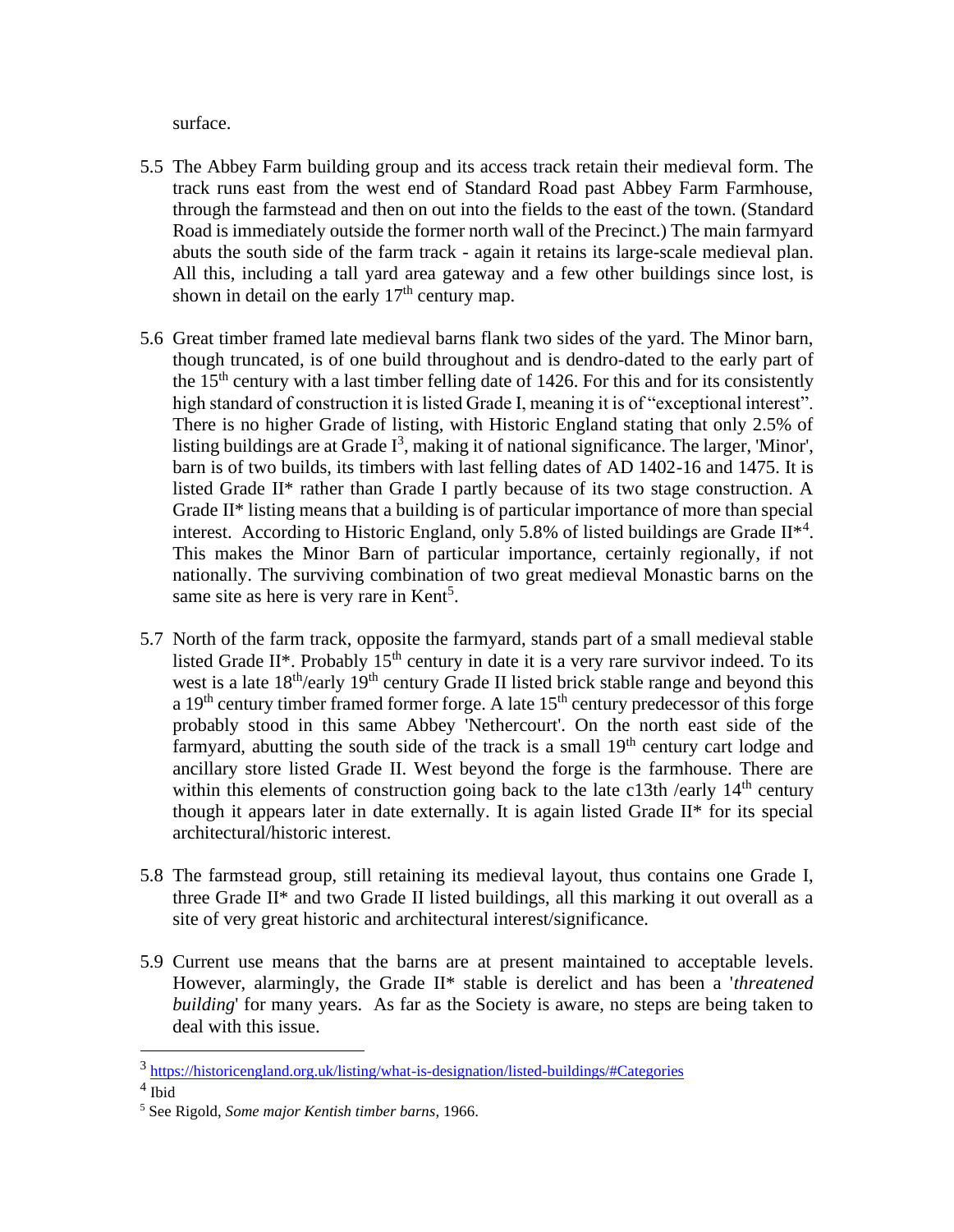5.10 The buildings of Abbey Farm along with the Parish Church and the Old Grammar School are the only ones of architectural significance within this part of the Character Area though there are various walls of some importance that also contribute to character. Neither the parish Church nor the Old Grammar School are examined further as unlike Abbey Farm they do not bear closely on the issue with which this part of the assessment is concerned.

## *The Abbey Precinct and Cooksditch.*

- 5.11 The Abbey Precinct blocked-off the end of Abbey Street. Within it as noted stood important monastic buildings such as cloisters, refectory, dormitory, chapter house and kitchen and of course the great church. It was walled round in the usual way with inner and outer precincts again as usual and it extended west to close to the Creek. The outer wall was perhaps gone by the time of the early  $17<sup>th</sup>$  century map but much of its extent was then and still is easily discernible. As noted it's northern limit was the east/west line of Abbey Road, with the probable detour south to exclude the two great barns at Abbey Farm and ending in the east at the north/south running Cooksditch (AP12). Its southern line was that of the current footpath going east out of Abbey Place.
- 5.12 The line of the Cooksditch stream now rising close to the Whitstable Road and  $6$ flowing north past Abbey Farm - is clearly visible on the early  $17<sup>th</sup>$  century map and appears on all subsequent maps (AP12). It is likely to have originally been artificially channelled by the monks. Forming the east boundary of the Precinct it serviced the Abbey and its pond (AP 17,18) and mill at Standard Quay to which a branch of it was certainly channelled. The Precinct's southern limit is preserved in the east/west running public footpath mentioned above (a line on the early  $17<sup>th</sup>$  century map) between Abbey Place and the little bridge over the Cooksditch (titled elsewhere the '*shooting meadow stream*' AP23) to the east. This bridge is a very long-established crossing point to the fields east of the town. It appears on all subsequent maps and still exists - though painfully 'rebuilt to modern standards and with modern materials'.

#### *The Importance of Cooksditch as a Chalk Stream*

5.13 Cooksditch is recognised now as being important in its own right as a chalk stream flowing from the chalk aquifer of the North Downs into nearby Faversham Creek. Chalk streams are one of the planet's rarest habitats and most of them are found in England. Of the 260 or so true chalk streams on Earth, over 80% run through the English countryside. These streams emerge from underground chalk aquifers and typically flow over flinty gravel beds. This ensures their cleanliness but also endows them with dissolved iron and magnesium minerals. The main threats to chalk streams nationally, including to Cooksditch, are falling water levels (as the result of overabstraction and climate change) and pollution in particular from overloaded and outmoded sewage and drainage systems.

<sup>6</sup> [https://www.gov.uk/government/news/new-chalk-streams-strategy-launched-to-protect-england-s-rain](https://www.gov.uk/government/news/new-chalk-streams-strategy-launched-to-protect-england-s-rain-forests)[forests](https://www.gov.uk/government/news/new-chalk-streams-strategy-launched-to-protect-england-s-rain-forests)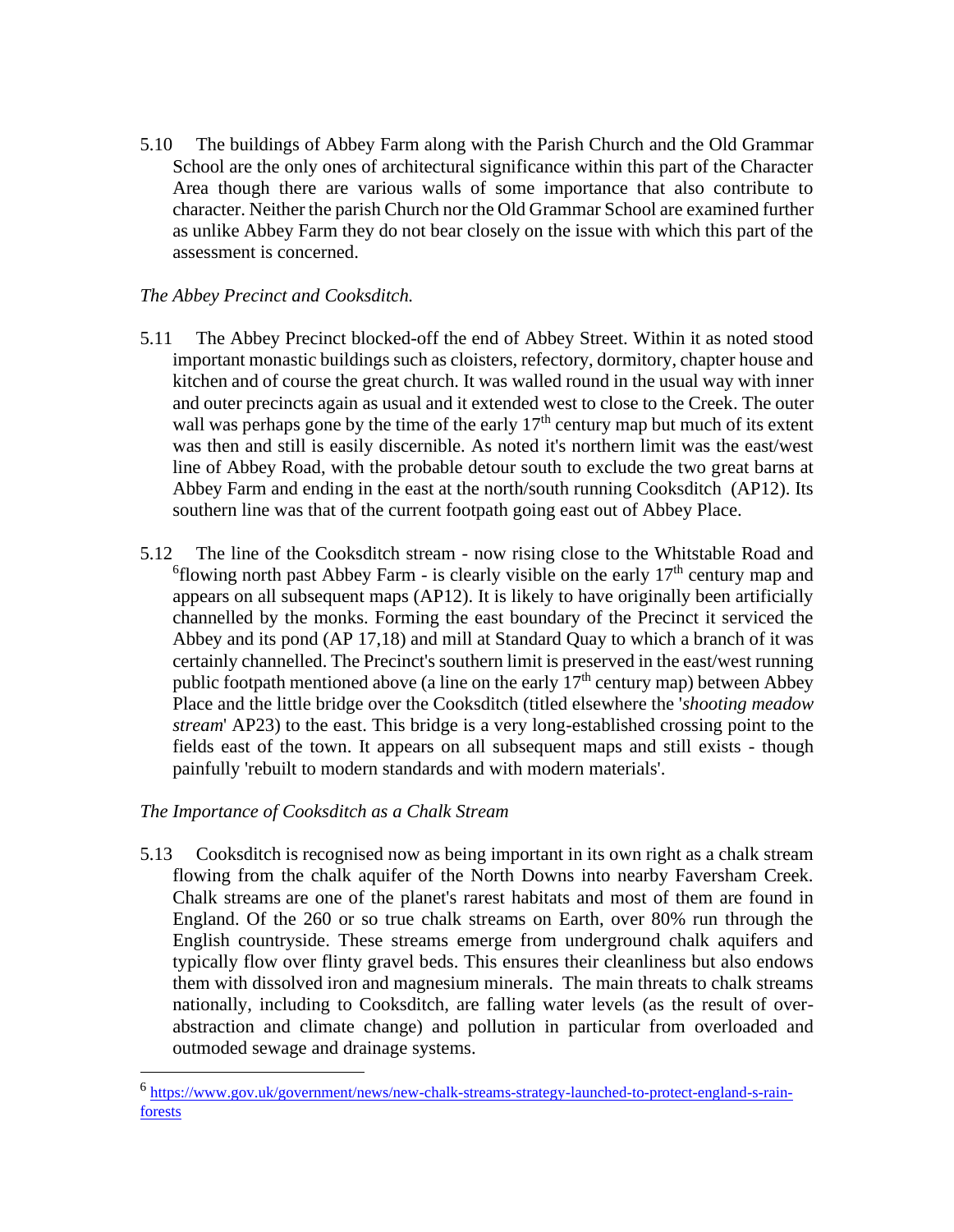- 5.14 Chalk streams are recognised by the government and water companies as a high priority habitat for biodiversity conservation and habitat restoration. Most recently (October 2021) a number of Government Agencies (the Environment Agency, National England and Defra) have published in conjunction with water companies and other environmental organisations a strategy, setting out the future direction needed to protect and enhance England's chalk streams.
- 5.15 Cooksditch flows from one of a long series of springs that occur along the north Kent coast between Graveney and the Medway Estuary where the chalk of the North Downs meets the impermeable clay formations of the Thames Estuary. Another such spring – known locally as Clapgate – is situated to the east of the Abbey Fields site and feeds a second chalk stream that flows through a Local Biodiversity Site via Thorn Creek into Faversham Creek.
- 5.16 It is worth raising, at this point that the proposal would, in the Society's view, increase the number of houses immediately adjacent to two chalk streams (Cooksditch and Clapgate/Thorn Creek) and the Abbey Fields Local Biodiversity Site. The pressures already exerted on Cooksditch and Thorn Creek by water abstraction and periodic discharges of untreated sewage would be exacerbated by the additional ones associated with higher human population densities, including runoff into sensitive watercourses caused by over-fertilisation of the ground with nitrogen and phosphorus as a result of dog urine and faeces.

#### *The remaining lands west of the Cooksditch and behind Abbey Street.*

- 5.17 As late as 1842 (AP 7) the lands within this part of the Area from the Whitstable Road north to Abbey Road/ Abbey Farm remained largely a patchwork of small fields, as earlier maps suggest they always had been - though there was some straggling development by then from the parish Church along Church Road and east along Whitstable Rd. By 1897 (AP9) new secondary and infant schools had been built south of the churchyard and field divisions within the former Abbey Precinct had been removed. But otherwise all the open space within the area, which was still considerable, stood as before, essentially rural in usage and character.
- 5.18 The pre-19th century maps show a seamless relationship between the smaller fields at the back of Abbey Street and the larger ones east of the Cooksditch. The conjunction of larger and smaller scale landscape here ran south all the way to the Whitstable Road - it probably reflects an earlier, medieval, situation. Thus until the  $19<sup>th</sup>$  century the character of these areas to east and west of the Cooksditch, other than the Precinct area at the north end, remained essentially rural. This was in contrast to the heavily urban character of the town centre streets close by.
- 5.19 In the mid 20<sup>th</sup> century the Grammar School moved to its current site between the Parish Church and the footpath marking the line of the south wall of the Abbey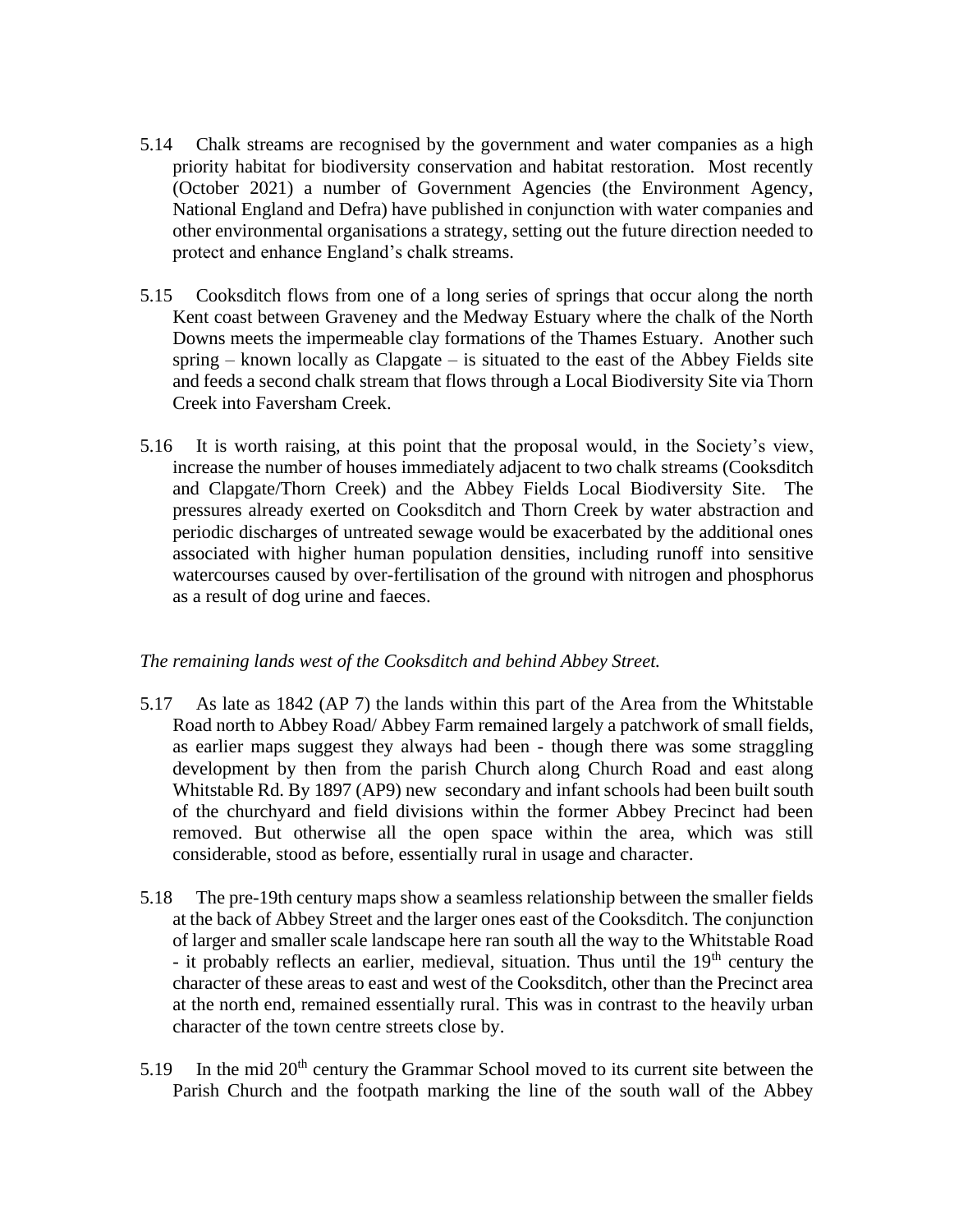Precinct. There is still a sense of generous open space in the large area of playing field east of the school buildings, extending up to the Cooksditch. And as noted yet more playing fields occupy the remaining open land to the north here (before, this was probably orchards) - i.e. the Scheduled Precinct site itself.

*Main features east of the Cooksditch - The 'Shuttinge Meade'/'great field' etc .*

- 5.20 From the little bridge across the Cooksditch the Precinct Wall footpath led east into Abbey Fields (or the 'Shuttinge Meade' in the early  $17<sup>th</sup>$  century<sup>7</sup>). Beyond the 'Shuttinge Meade' the early 17th century map shows the end of what may have been a 'great field' (it is named as such on one later map) - it is the precursor of the various large fields shown here on succeeding maps. Over time different field boundary arrangements existed within the Fields. *"In Kent, a striking contrast was evident between the small irregularly-shaped blocks of conjoined strips of the Weald and the larger, more rectangular, examples in east Kent."* This is one such example. To explain, the historic pattern of fields in Weald was small fields trending to the rectangular. In north and east Kent there were in places on both sides of the Downs some large fields within which individuals held specific land blocks. Abbey Fields may have been one such example.
- 5.21 The building of the railway line to Standard Quay in the  $19<sup>th</sup>$  century cut off the old west end of the Field as it then was. Today this area, now inside the Conservation Area, is a separate cultivated field between Cooksditch and former railway line. The latter forms the east-side Conservation Area boundary here. This field abuts the east bank of the Cooksditch directly opposite the site of the east side of the former Abbey Precinct and extends north to Abbey Farm. It thus forms the immediate eastern setting of the Scheduled Faversham Abbey site and the immediate south east setting of Abbey Farm. From its south end modern housing stretches south to the Whitstable Road.
- 5.22 The early  $17<sup>th</sup>$  century map, Jacob's map of 1754 (AP4), and the Tithe map (AP7) show what were large fields running all the way to the Whitstable Road on the east side of the Cooksditch here. Today extensive later  $19<sup>th</sup>$  and  $20<sup>th</sup>$  century residential estates sprawl north from the Whitstable Road in this area over what were once these fields. As things stand now most of this development stops in the north at the line of the south Precinct Wall footpath where this passes out eastward into the landscape.
- 5.23 The footpath line thus now represents the south boundary of what remains of Abbey Fields here. This extends west to the former railway line/Conservation Area boundary, and in the east one can see to the horizon where Blean Woods closes the view to the horizon and beyond. It was put back into agricultural use between the wars after brickearth working. It shows today as an extensive gently undulating open arable landscape - as originally but with ground levels lowered. This large open field is all that is now left of what was once the all-embracing agricultural setting of the town<sup>8</sup> - see Jacob

 $7$  'Shuttinge Meade' was presumably the 'butts' for long-bow practice.)

<sup>&</sup>lt;sup>8</sup> Standard Quay faces out over reclaimed marshland, not arable, landscape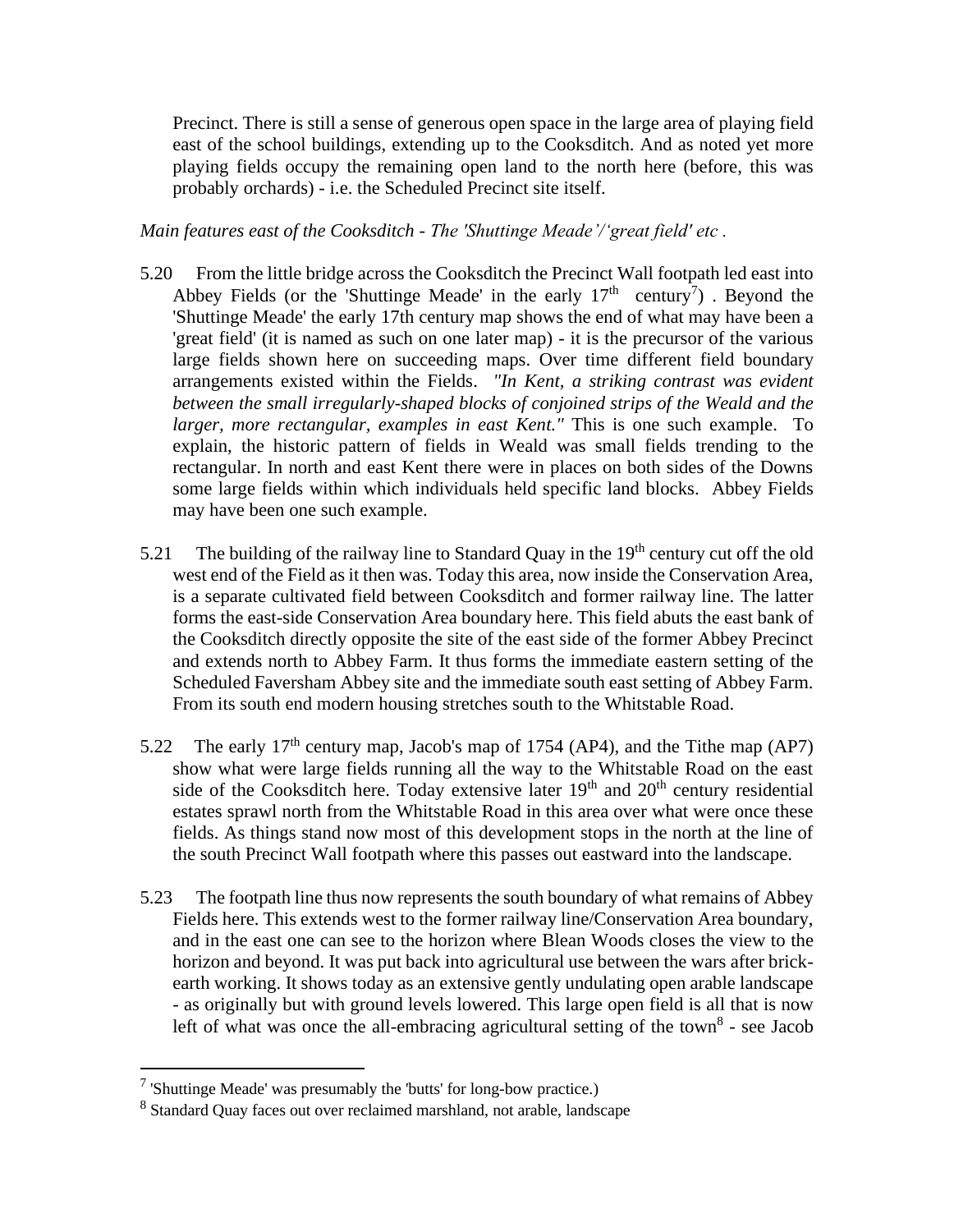and Tithe map. Today it forms the east side setting of this part of the Conservation Area, of the Scheduled Faversham Abbey site and Abbey Farm.<sup>9</sup>

### 6. **Significance of the Heritage Assets**

#### *Faversham Abbey*

6.1 This is set out fully in Historic England's "Reasons for Designation" (see Annex A). In particular:

*"Faversham abbey is an example of a medieval royal foundation, with documentary records dating from its construction in the 12th century through to its dissolution in 1538. Partial excavations have revealed the impressive scale of the original plan for the church and claustral buildings, and the subsequent alterations made in the 13th century. Other unexcavated archaeological remains relating to ancillary buildings will survive in the area. An Iron Age enclosure and Roman villa are also known from partial excavation to occur within the area later defined as the abbey precinct. These will provide information relating to the early history of the site, and its development around the time of the Roman invasion."*

6.2 In respect of the locality, the former Abbey which played an important part in the economy of the town until the Dissolution. As set out in the 2004 Appraisal at FCAA 2/9:

*"…The abbey site remains, however, a site of remarkable historic significance and although most of the evidence is archaeological enough fragments still survive to provide a real and tangible link with the important medieval monastic foundation."*

## *Abbey Farm*

- 6.3 Abbey Farm is a rare example of a surviving Monastic farmstead retaining its route out to the east from the farmstead into the local agricultural landscape of Abbey Fields, which originally formed part of Abbey Farm.
- 6.4 Abbey Farm presents a rare combination on the same site of its part early medieval timber framed farmhouse of regional importance, later small medieval timber framed stable of national importance, two large later medieval timber framed barns, one of regional, the other of national, importance and its brick stables and timber wagon shed of local importance. It presents a rare example of the survival of a very large farmyard, medieval in origin, as well as the rare surviving combination of its two separate large late medieval barns forming an 'L' around two sides of the farmyard - a precursor of

<sup>&</sup>lt;sup>9</sup> Formerly the extant fields immediately north east of Abbey Farm also joined with the wider landscape to north and east but this is no longer the case. The introduction of the railway line and building of Chambers Dock AP10, 14, 15, have allowed the current close-in Abbey Farm field boundary here to be built up with boat-yard and houseboat uses.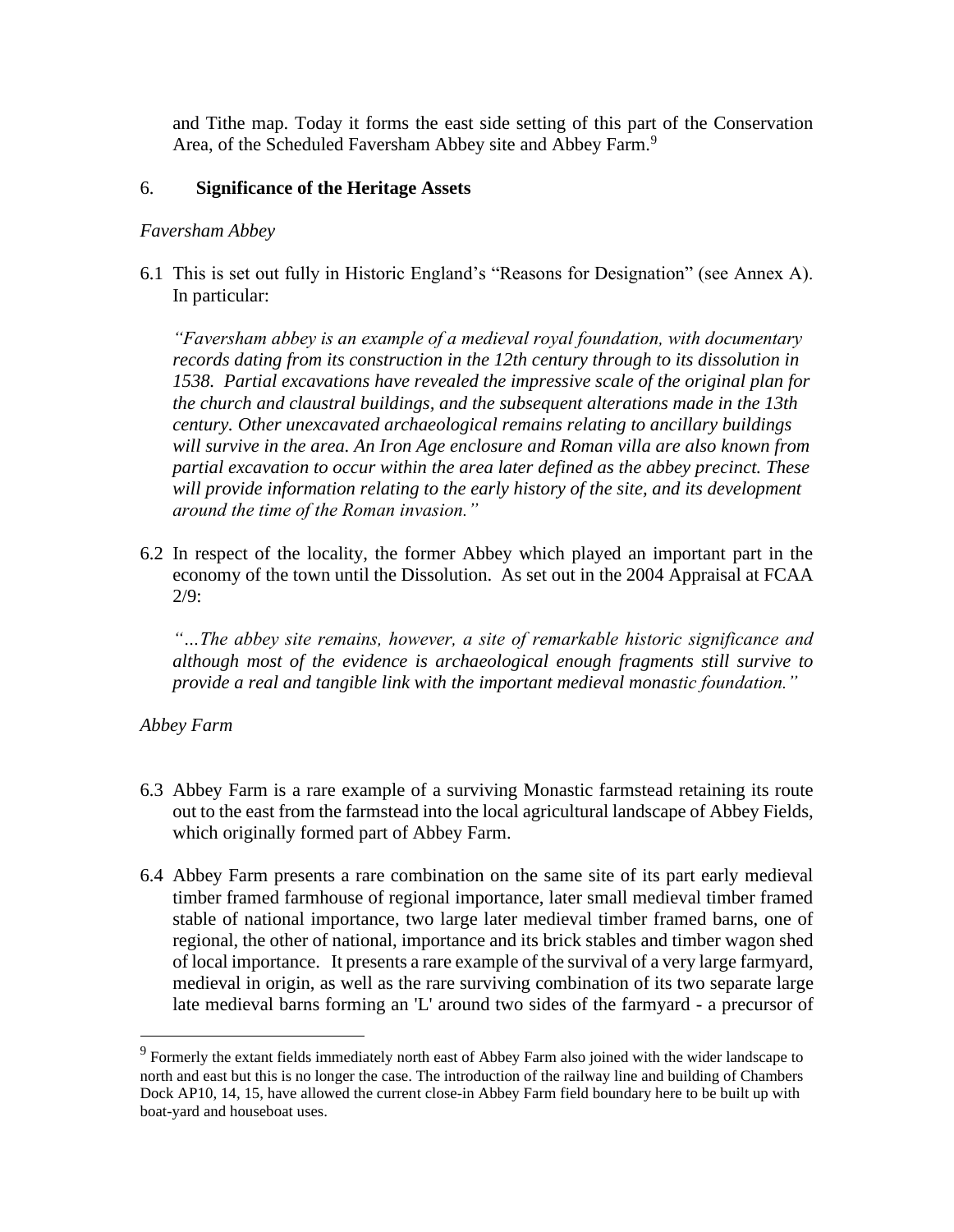similar layouts repeated throughout east Kent up until and into the  $19<sup>th</sup>$  century.

6.5 It is also rare to see the survival of parts of the small historic fields close around it to the south east, north east, and north west. (The first is considered next, below. The other two are outside the north limit of this exercise and will be considered elsewhere.)

*The historic/spatial significance of the field within the Conservation Area between the Cooksditch and the Conservation Area boundary south east of Abbey Farm* 

- 6.6 The field is the immediate eastern setting of the Scheduled Monument site of the Abbey Precincts that once contained the Abbey's monastic buildings. It is the immediate south eastern setting of Abbey Farm, showing at a very small scale the principle of the Farmstead's historic relationship to local agriculture, which sustained the adjoining Abbey and which the Farm buildings were built to service.
- 6.7 It was, at one time, the west end of an historic series of large fields extending away to the south east, of which the current, already reduced, Abbey Fields is now the sole survivor. It is also part of the site at one time of the town's 'Shuttinge Meade' or 'butts'.

## *The historic/special significance of Abbey Fields*

- 6.9 Abbey Fields forms part of the much wider south eastern setting of Abbey Farm, showing it in its wider relationship to agriculture, which sustained the adjoining Abbey and which the Farm buildings were built to service. It is part of a series of large historic fields east of the Conservation Area that formerly extended south to Whitstable Road - and from there around the south part of Faversham and beyond - forming for many centuries the town's agricultural setting.
- 6.10 Abbey Fields is one of only two places<sup>10</sup> left in Faversham where the Conservation Area and some of its historic buildings and sites ( here Abbey Farm and the Abbey Precinct) relate to an original setting of open country, this facilitating understanding of the character of the pre-industrial town.

## *Abbey Fields has further significance for its potential to enhance understanding of Abbey Farm and the former Abbey Precinct*

6.11 The historic physical/visual relationship of the Abbey Precinct Site/ the buildings of Abbey Farm and the still farmed open landscape eastward beyond them enables them to be 'read' - understood - from within that landscape, or vice versa. The understanding of the physical/visual relationship could be further facilitated and enhanced by cutting down the modern currently overgrown hedges along the former

 $10$  The other is the recently overdeveloped/commercialised Standard Quay area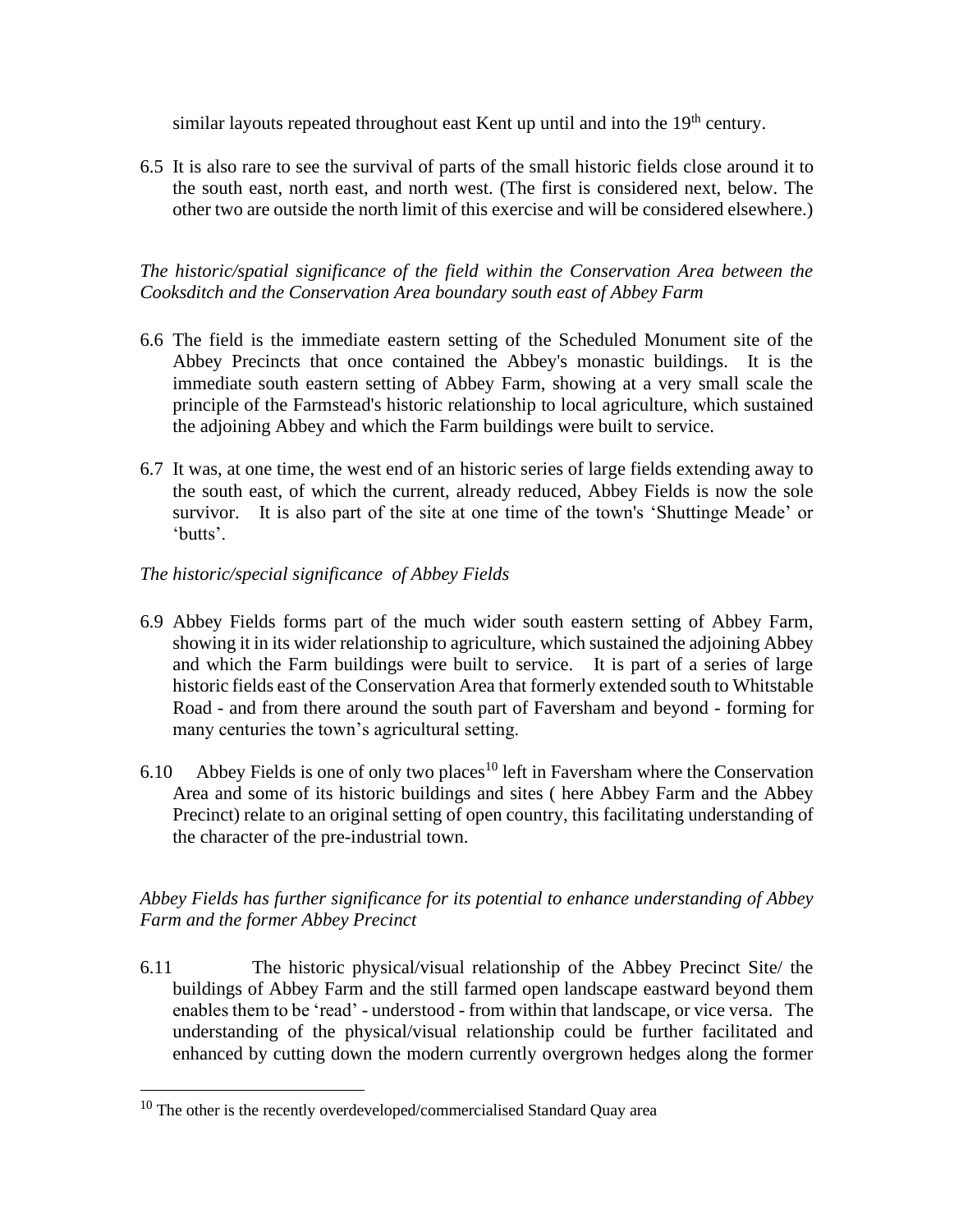railway line.

### **7. Assessment**

#### *Substantial Harm*

7.1 In *R (oao Bedford Borough Council) v Secretary of State for Communities and Local Government [2013] EWHC 2847 (Admin)* the Court held that in assessing whether or not substantial harm was posed to a heritage asset by a development the decision maker was looking to see if *"…an impact which would have such a serious impact on the significance of the asset that its significance was either vitiated altogether or very much reduced"*. This is the approach that the Society has followed in this assessment.

*Assessment of the combined Conservation Area setting contribution of Abbey Fields and the field immediately south east of Abbey Farm (in the Conservation Area).*

- 7.2 This pattern of fields within and beyond the Conservation Area forms the Area's eastern setting here. Abbey Fields is now the sole surviving example of medieval Faversham's former intimate relationship with its ancient arable setting - the rest of the town's historic medieval and post medieval core is embedded in various successive later 'growth rings'. Put another way the penetration of still open country - the combination of Abbey Fields and the field south east of Abbey Farm - up to and into the Conservation Area allows us to experience a unique fragment of the town's preindustrial revolution setting.
- 7.3 The point is also made in respect of Abbey Farm and adjoining former Faversham Abbey Precinct, both bounded by the Cooksditch. The open lands in question remain in the same relationship to these important ecclesiastical sites as they did in the Middle Ages. Even the line of the old farmers', and Abbot's, route from Abbey farm east into the Abbey Fields survives.
- 7.4 The architecturally and historically nationally important Abbey Farm building group and farmhouse retains its historic relationship with the sweep of its remaining agricultural land (still significantly known as Abbey Fields almost 500 years after the Dissolution) extending from the farm east around to south.
- 7.5 The scale of this surviving landscape confirms the extensive nature of monastic agriculture, enhancing understanding of the farmstead group's purpose. The two fields provide the farm buildings - most obviously the great Grade I and II\* barns - with a most appropriate wider actual and historic setting reflecting their importance both in their time and now. The barns are the last in what was certainly a line of predecessors stretching back into the history of the Abbey - the use of Abbey Fields for agriculture long pre-dates the building of the current examples.
- 7.9 The survival of these two adjoining fields as open space, one inside and the other outside the Conservation Area, is of great importance: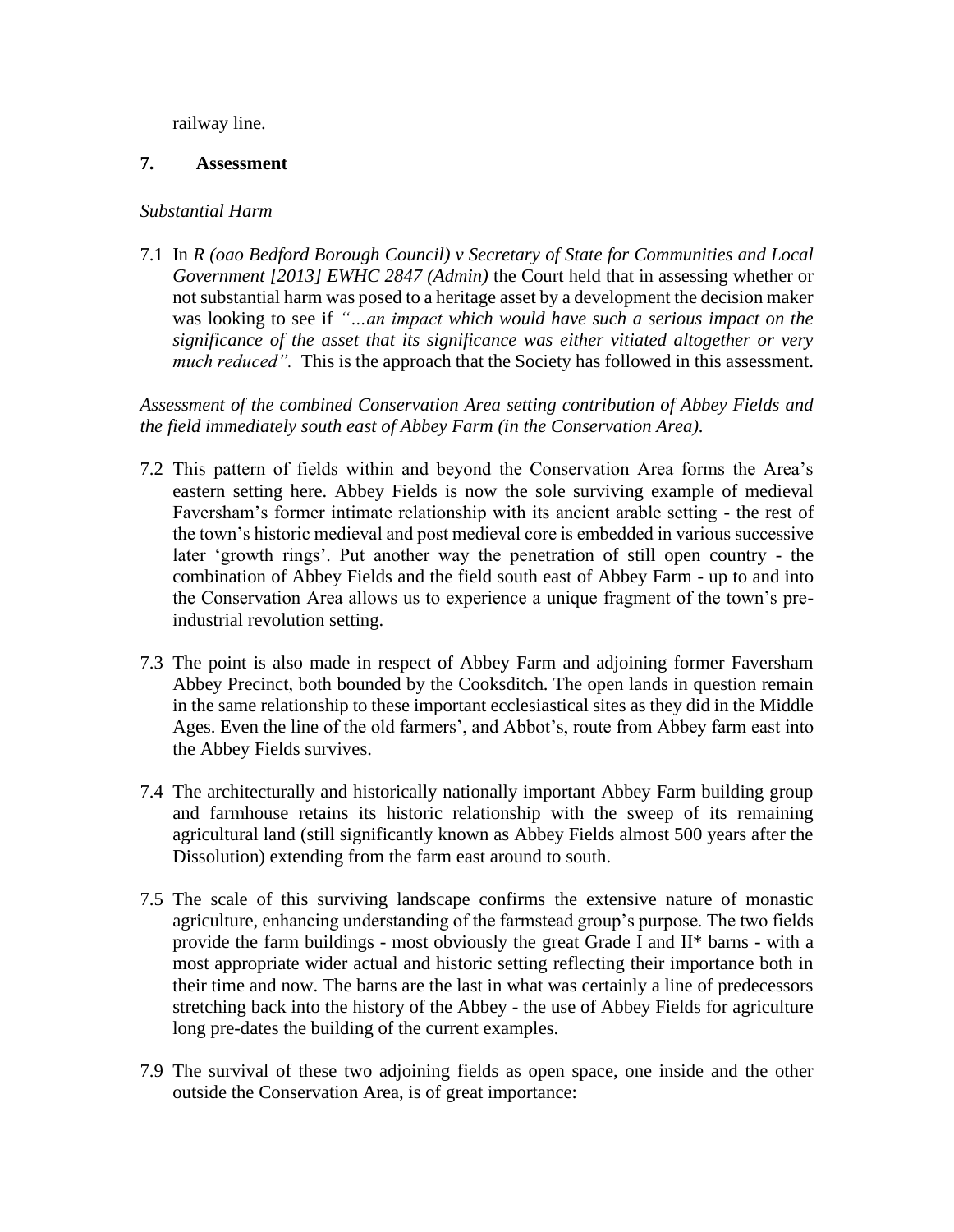- i. as demonstrating the principle of the relationship of the Conservation Area's medieval and post medieval core with its surroundings, throughout a period extending from the Middle Ages to the mid-19<sup>th</sup> century.
- ii. as the last surviving example in the Conservation Area of this historic relationship between the town and the once surrounding fields that formed its original historic setting. By this, the Society means arable fields as opposed to what one sees from Standard Quay - reclaimed marsh grasslands.
- iii. as the extensive historic east-side landscape setting of the Abbey Precinct and Abbey Farm, in particular today providing the appropriate setting for, and making an invaluable contribution to an understanding of the historic role and functioning of, the largely intact medieval Abbey Farm building group.
- 7.10 The above factors confirm that the open space setting of the Conservation Area provided by the two adjoining fields, one inside and the other (Abbey Fields) outside the Conservation Area, makes a very important contribution to its character.
- 7.11 To allow the application would, in the Society's view, vitiate the significance of this combined heritage asset altogether or, if not, certainly would very much reduce it.

## **8. The Impact of The Proposed Development on Heritage**

## *Abbey Fields As A Non-Designated Heritage Asset*

- 8.1 In preparing this assessment, the Society's view is that the material presented in this assessment confirms that the field to the south east of Abbey Farm is a non-designated heritage asset by reason of its significant historic and visual contribution to the character of the Conservation Area and as the farm and abbey site historic setting. The Society's view is the same can be said for Abbey Fields itself.
- 8.2 Non-designated heritage assets are defined in the PPG at paragraphs 039-040 (Reference ID 18a-039-20190723 & 18a-039-20190723)<sup>11</sup>. For the factors set out in this assessment, the LPA is invited to consider whether or not Abbey Fields and the field to the south east of Abbey Farm should be identified as non-designated heritage assets and included in the Local Heritage Lists. The LPA is invited to consider Historic England's Advice Note 7 (Second Ed)<sup>12</sup>, and in particular Chapter 1.3<sup>13</sup>.

<sup>11</sup> <https://www.gov.uk/guidance/conserving-and-enhancing-the-historic-environment#non-designated>

<sup>&</sup>lt;sup>12</sup> [https://historicengland.org.uk/images-books/publications/local-heritage-listing-advice-note-7/heag301](https://historicengland.org.uk/images-books/publications/local-heritage-listing-advice-note-7/heag301-local-heritage-listing/) [local-heritage-listing/](https://historicengland.org.uk/images-books/publications/local-heritage-listing-advice-note-7/heag301-local-heritage-listing/)

<sup>13</sup> It is noted that para 7 on page 36 of Swale's adopted *"A Heritage Strategy for Swale 2020-2032"* confirms that Swale does not have a local list, however, this is not a reason for overlooking (and losing) the important contribution to local heritage that these fields present. It is noted (from the strategy and the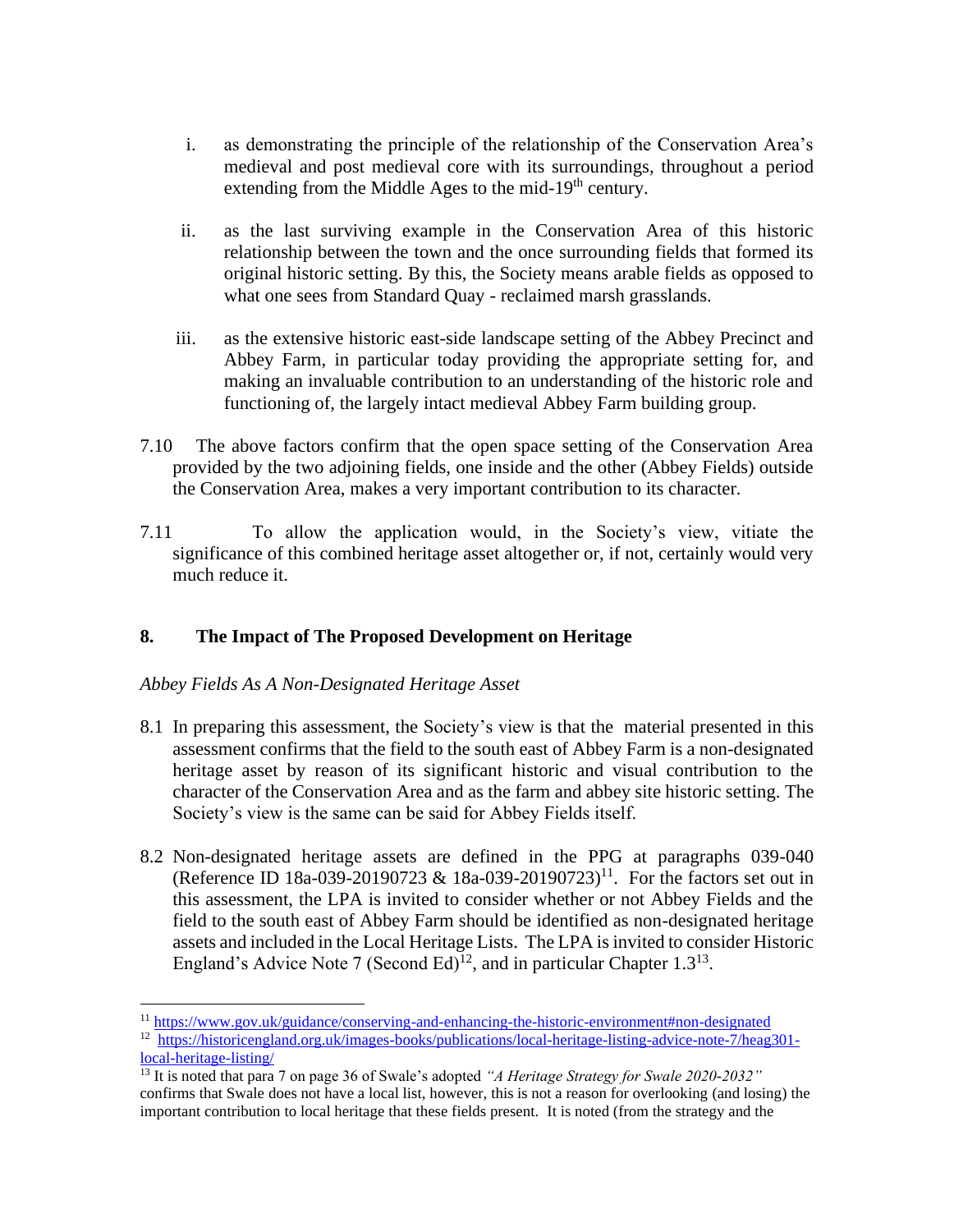#### *Impact*

- 8.3 Development within Abbey Fields would cause substantial harm to the Conservation Area's setting in that:
	- i. it would interfere seriously with and change, the existing spatial characteristics of Abbey Fields, destroying its value as a Heritage Asset in its own right. This loss of the field would undermine its contribution to fully understanding the historic and spatial character of the town and Conservation Area.
	- ii. it would eliminate the last possibility of experiencing on the ground an ancient continuity between the historic town/Abbey and the wider landscape now lost everywhere else in Faversham, negating the current contribution of Abbey Fields to an understanding of the historic character of the town, its hinterland and the Conservation Area.
	- iii. in making the Conservation Area's east boundary the new limit of surviving east-side historic landscape - i e. by reducing that landscape to just the field immediately south east of Abbey Farm - it would remove Abbey Fields from its role as the historic east-side setting of the Abbey Precinct, Abbey Farm and Conservation Area. This and the urbanisation of Abbey Fields would be detrimental to its contribution as Conservation Area setting, and thus damage the character of the Conservation Area.
- 8.4 All of this in the Society's view would constitute 'substantial harm' within the meaning of the NPPF and PPG to the local historic and spatial character of the Conservation Area and its setting including the Abbey Precinct site & Abbey Farm group - as well as to Abbey Fields itself. The effect of granting permission and, indeed allowing the envisaged development to come forward, would drain away, or veery much reduce, the significance of the Conservation Area and its setting.
- 8.5 However, the Society appreciates that what amounts to 'substantial harm' is often seen by the decision maker and the Courts as being a high bar to meet (as per the PPG). Notwithstanding the Society's view that in the context of this site, that bar has been met, the Society appreciates that the Conservation and Design Team have determined that the proposal presents 'less than substantial harm' to the heritage assets. If this is maintained, then the LPA will need to undergo a balancing exercise weighing up the harm against the public benefits to be gained from the proposal.

# **9. Public Benefits**

9.1 The Society submits that there are no true public benefits arising from this proposal that are able to overcome the harm to the setting of heritage assets that the proposal

Faversham Creek Neighbourhood Plan) that the LPA accepts the principle of non-designated heritage assets (referred to as "undesignated" heritage assets in the Faversham Creeek Neighbourhood Plan).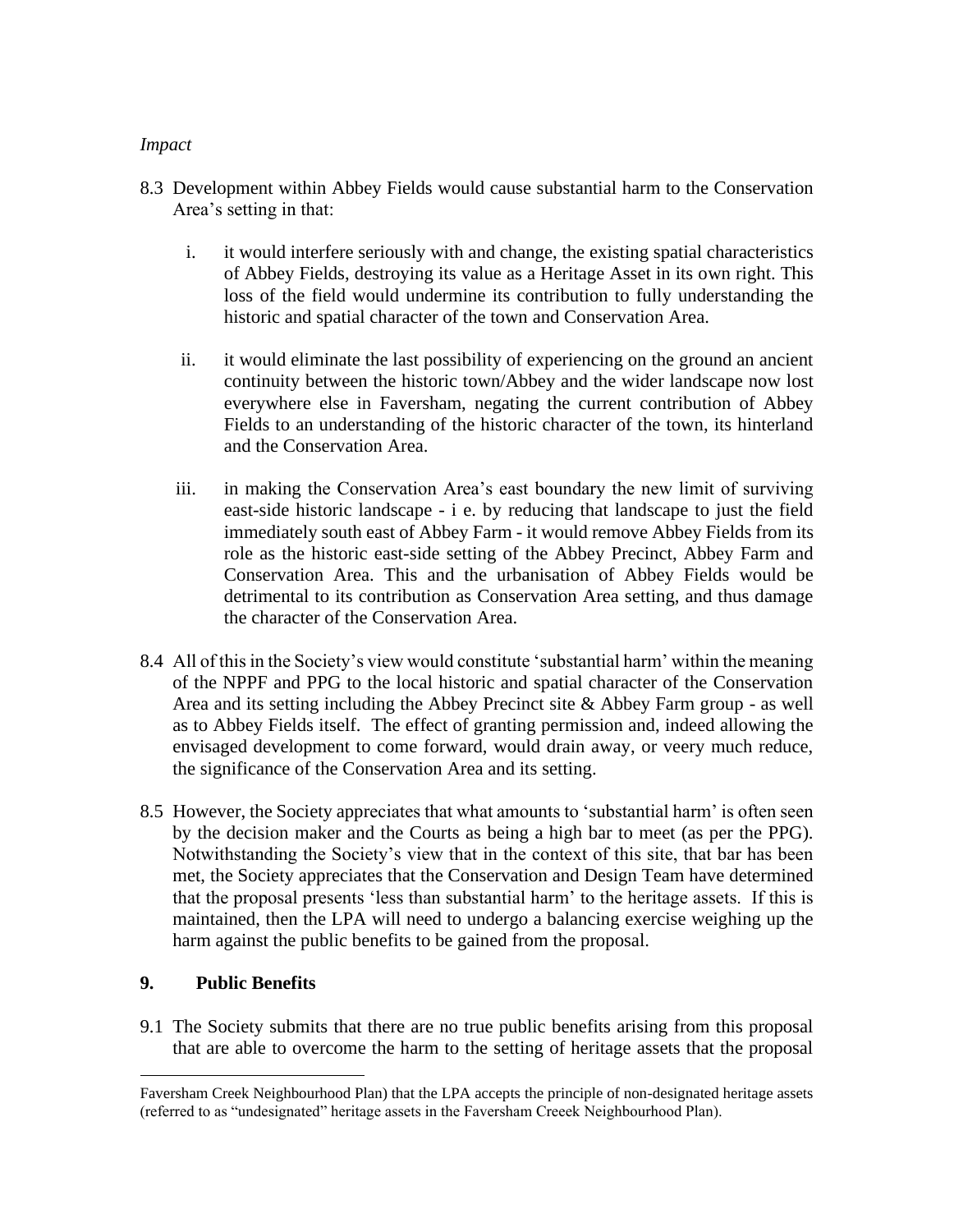presents.

- 9.2 It is worth noting that the site was examined for both the emerging Local Plan and the emerging Neighbourhood Plan it was rejected for housing in both appraisals.
- 9.3 The emerging Local Plan and the emerging Neighbourhood Plan are both growthoriented, and this site is not required to meet the housing targets set by the Government, these are met elsewhere in and adjacent to Faversham
- 9.4 Further, the proposal presents significant negative impacts on the locality, as opposed to benefits. In summary:
	- a) Despoliation of a valued green lung very evident during the pandemic and in letters submitted by residents.
	- b) Creation of an "enclave" out of keeping with the character of the town. This "new suburb" will put significant strain on existing infrastructure and local amenity, to the detriment of existing residents. It will also present an ecologically damaging incursion into the open countryside, affecting the surrounding amenity through pollution (including noise and light) and most likely to be a development visible from afar into the countryside,
	- c) Th establishment of a residential community in an area accepted (in the SHLAA process) as being an area with poor access.

Closing off a valuable corridor into the open countryside from the centre of the Town. As identified by the Conservation and Design Team in their Advice Note – *"One of the charms and beauty of Faversham is the remaining distinctiveness of character which still survives between the historic built centre of Faversham from the creek and countryside area".* Situating 180 houses here, will destroy both that charm and part of the fundamental character of Faversham forever.

- d) Complete destruction of the last evidence of the agricultural setting of the town and of the importance of the Abbey
- e) Loss of valuable agricultural land in the BMV category at Grade 2 and Grade 3(a) quality.
- 9.5 In all, this outweighs considerably the public benefit to be gained from 180 houses, in addition to the adverse impact on heritage assets.

#### **10. Conclusion**

10.1 The above analysis of the heritage assets adversely affected by the application demonstrates that were the proposal to come forward as a development, at this site, the impact of the loss of the open Abbey Fields would be to significant detriment of a